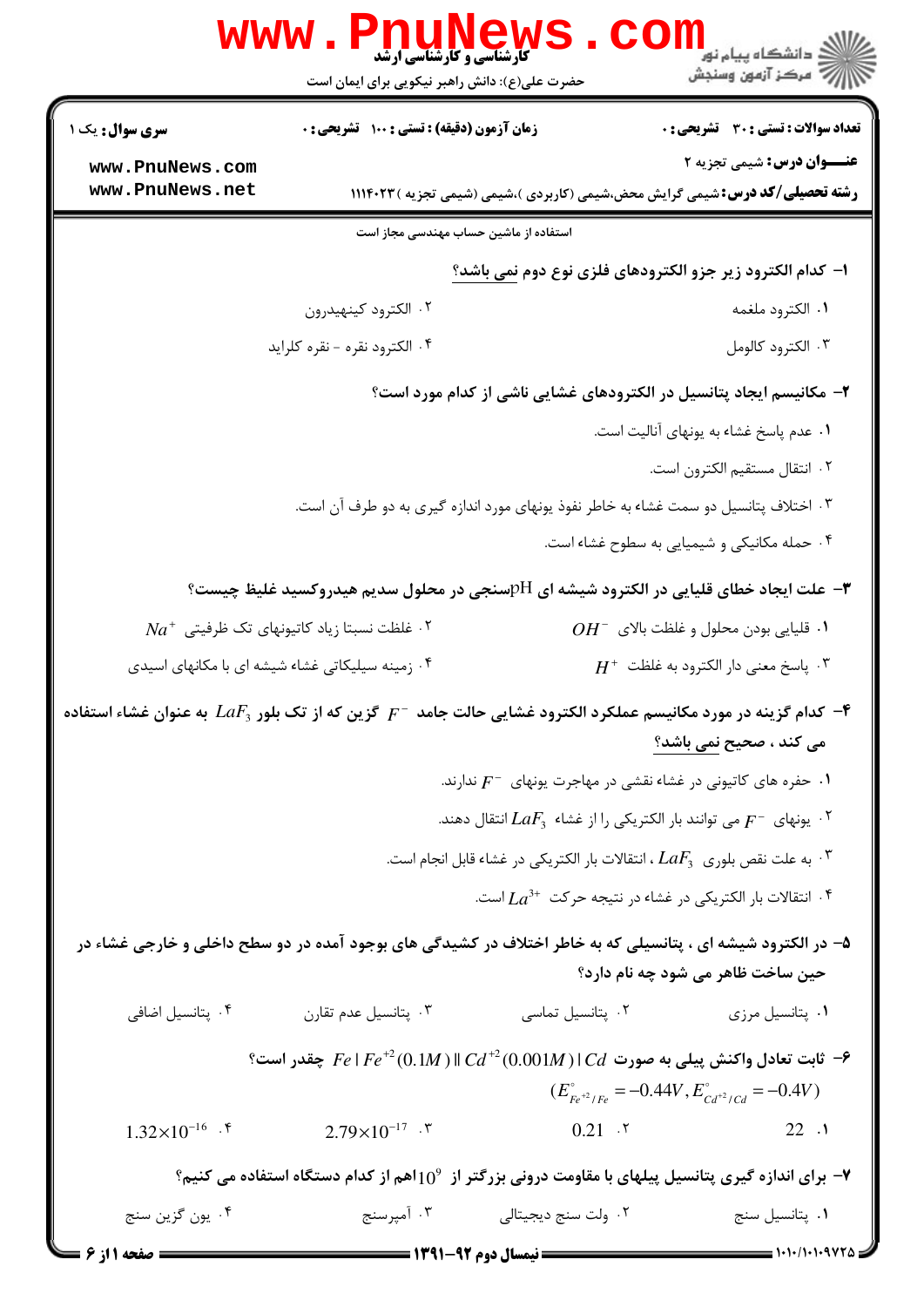|                                                                                                                                                                                                                                                               | <b>WWW .</b><br>Phunew<br><b>گارشناسی و گارشناسی ارشد</b><br>حضرت علی(ع): دانش راهبر نیکویی برای ایمان است |                                                                              |                                                                                                                          |  |
|---------------------------------------------------------------------------------------------------------------------------------------------------------------------------------------------------------------------------------------------------------------|------------------------------------------------------------------------------------------------------------|------------------------------------------------------------------------------|--------------------------------------------------------------------------------------------------------------------------|--|
| <b>سری سوال : ۱ یک</b>                                                                                                                                                                                                                                        | زمان آزمون (دقیقه) : تستی : ۱۰۰٪ تشریحی : ۰                                                                |                                                                              | <b>تعداد سوالات : تستی : 30 ٪ تشریحی : 0</b>                                                                             |  |
| www.PnuNews.com<br>www.PnuNews.net                                                                                                                                                                                                                            |                                                                                                            |                                                                              | <b>عنـــوان درس:</b> شیمی تجزیه ۲<br><b>رشته تحصیلی/کد درس:</b> شیمی گرایش محض،شیمی (کاربردی )،شیمی (شیمی تجزیه )۱۱۱۴۰۲۳ |  |
| ۸– در کدام روش تجزیه ای پتانسیل سنجی، محلول استاندارد افزوده شده به نمونه به طور کمی با یون آنالیت واکنش نشان<br>داده و مقدار ثابتی از آن را حذف می کند؟                                                                                                      |                                                                                                            |                                                                              |                                                                                                                          |  |
| ۰۴ روش گران                                                                                                                                                                                                                                                   | ۰۳ روش افزايش استاندارد                                                                                    | ۰۲ روش تفریق استاندارد                                                       | ٠١ روش قرائت مستقيم                                                                                                      |  |
| ۹–  اگر pH محلولی از ۳ به ۶ تغییر کند، تغییرات پتانسیل پیل الکتروشیمیایی چند میلی ولت خواهد بود؟                                                                                                                                                              |                                                                                                            |                                                                              |                                                                                                                          |  |
| 0.5                                                                                                                                                                                                                                                           | 177.6mV $\cdot$ $\cdot$                                                                                    | 59.2 $mV$ . $\tau$                                                           | $19.7 \, mV$ .                                                                                                           |  |
|                                                                                                                                                                                                                                                               |                                                                                                            |                                                                              | <b>۱۰</b> - چرا در روش های تجزیه ای الکتروشیمیایی از غلظت بجای فعالیت استفاده می شود؟                                    |  |
|                                                                                                                                                                                                                                                               |                                                                                                            |                                                                              | ٠١. چون الكترود ها به غلظت يون آزاد پاسخ مى دهند.                                                                        |  |
|                                                                                                                                                                                                                                                               |                                                                                                            | ۰۲ چون تهیه محلولهای استاندارد با فعالیت معین بسیار مشکل و گاهی غیرممکن است. |                                                                                                                          |  |
|                                                                                                                                                                                                                                                               | ۰۳ چون نتایج بدست آمده برحسب غلظت در مقایسه با نتایج بدست آمده برحسب فعالیت بسیار دقیق ترند.               |                                                                              |                                                                                                                          |  |
|                                                                                                                                                                                                                                                               |                                                                                                            | ۰۴ چون دیگر نیازی به استفاده از محلولهای تنظیم کننده قدرت یونی نداریم.       |                                                                                                                          |  |
|                                                                                                                                                                                                                                                               |                                                                                                            |                                                                              | ۱۱− در کدام روش پتانسیل سنجی حجمی به الکترود مرجع و پل نمکی نیاز نداریم <u>؟</u>                                         |  |
|                                                                                                                                                                                                                                                               | ۰۲ روش افزایش استاندارد                                                                                    |                                                                              | ۰۱ روش دیفرانسیلی                                                                                                        |  |
|                                                                                                                                                                                                                                                               | ۰۴ روش مقایسه با محلول استاندارد                                                                           |                                                                              | ۰۳ روش گران                                                                                                              |  |
|                                                                                                                                                                                                                                                               |                                                                                                            |                                                                              | 1۲– در کدام نوع قطبش ، جریان الکتریکی عبور کرده از محلول بر اثر سرعت انتقال الکترون محدود می شود؟                        |  |
| ۰۴ قطبش نفوذی                                                                                                                                                                                                                                                 | ۰۳ قطبش شیمیایی                                                                                            | ۰۲ قطبش سینیتیکی                                                             | ٠١. قطبش غلظتى                                                                                                           |  |
|                                                                                                                                                                                                                                                               |                                                                                                            |                                                                              | ۱۳- روش حذف ماکزیمم های جریان که در منحنی پلاروگرام مشاهده می شوند چیست؟                                                 |  |
|                                                                                                                                                                                                                                                               | ۰۲ اضافه کردن مواد شیمیایی فعال سطحی                                                                       |                                                                              | ۰۱ ایجاد حرکات همرفتی در الکترولیت                                                                                       |  |
|                                                                                                                                                                                                                                                               | ۰۴ اندازه گیری پتانسیل در جریان صفر                                                                        |                                                                              | ۰۳ افزایش سرعت ریزش قطره جیوه                                                                                            |  |
| ا- پلاروگرام محلولی از +2 $Zn^2$ با غلظت $M$ 1.25 جریان نفوذ 7.12 را به دست می دهد. ویژگی لوله مویین الکترود جیوه<br>$cm^2$ یس 25.47 $t=1.42$ تانیه و 1.42 $m=1.42$ میلی گرم بر ثانیه است. ضریب نفوذ $Zn^{2+}$ را در این محلول بر حسب $t=3.47$<br>بدست آوريد. |                                                                                                            |                                                                              |                                                                                                                          |  |
| $7.35\times10^{-6}$ .                                                                                                                                                                                                                                         | $6.4 \times 10^{-6}$ . \"                                                                                  | $2.65 \times 10^{-5}$ .                                                      | $9.11 \times 10^{-6}$ .                                                                                                  |  |
|                                                                                                                                                                                                                                                               |                                                                                                            |                                                                              |                                                                                                                          |  |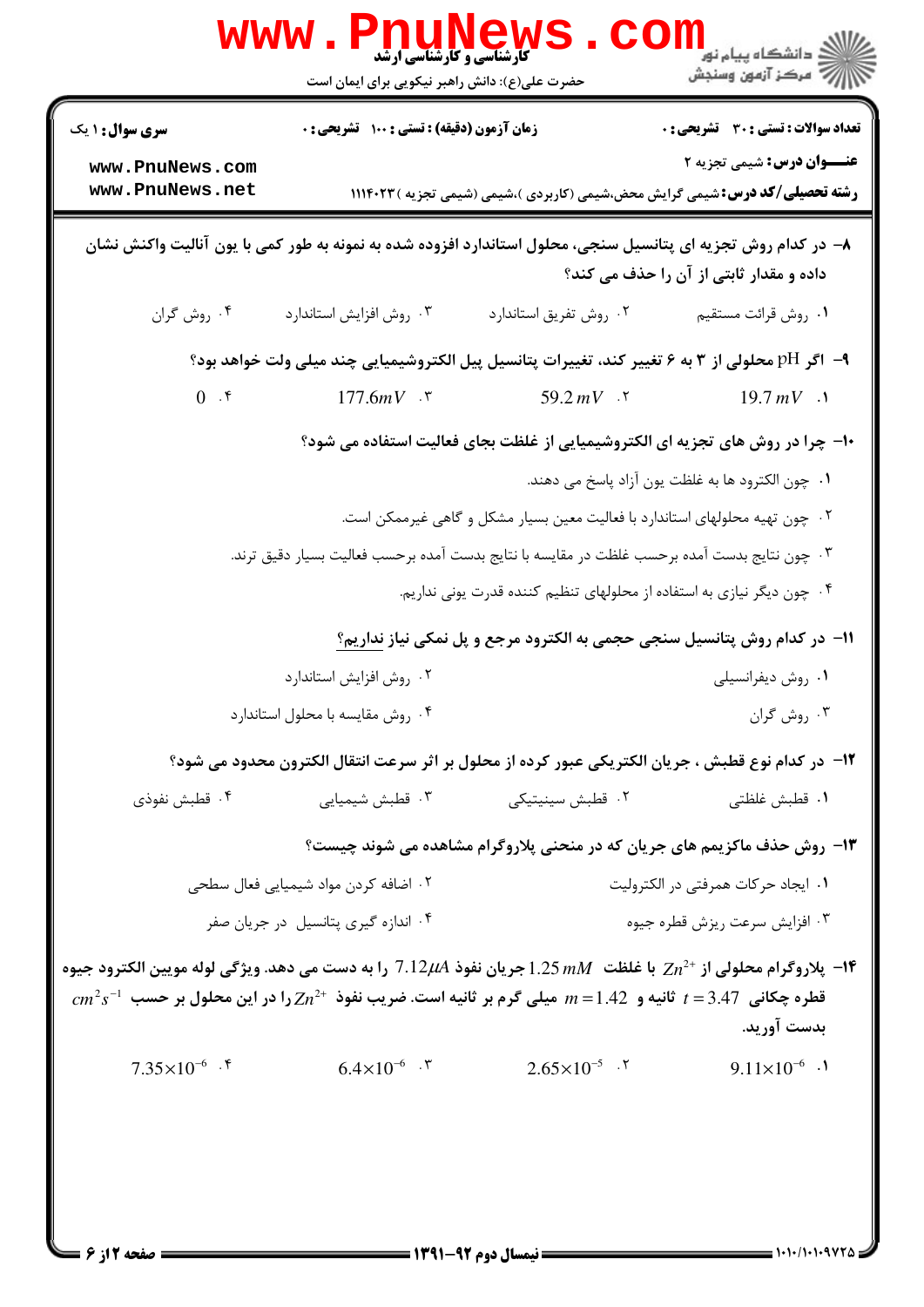

 $= 1.1.11.1.997 \Delta$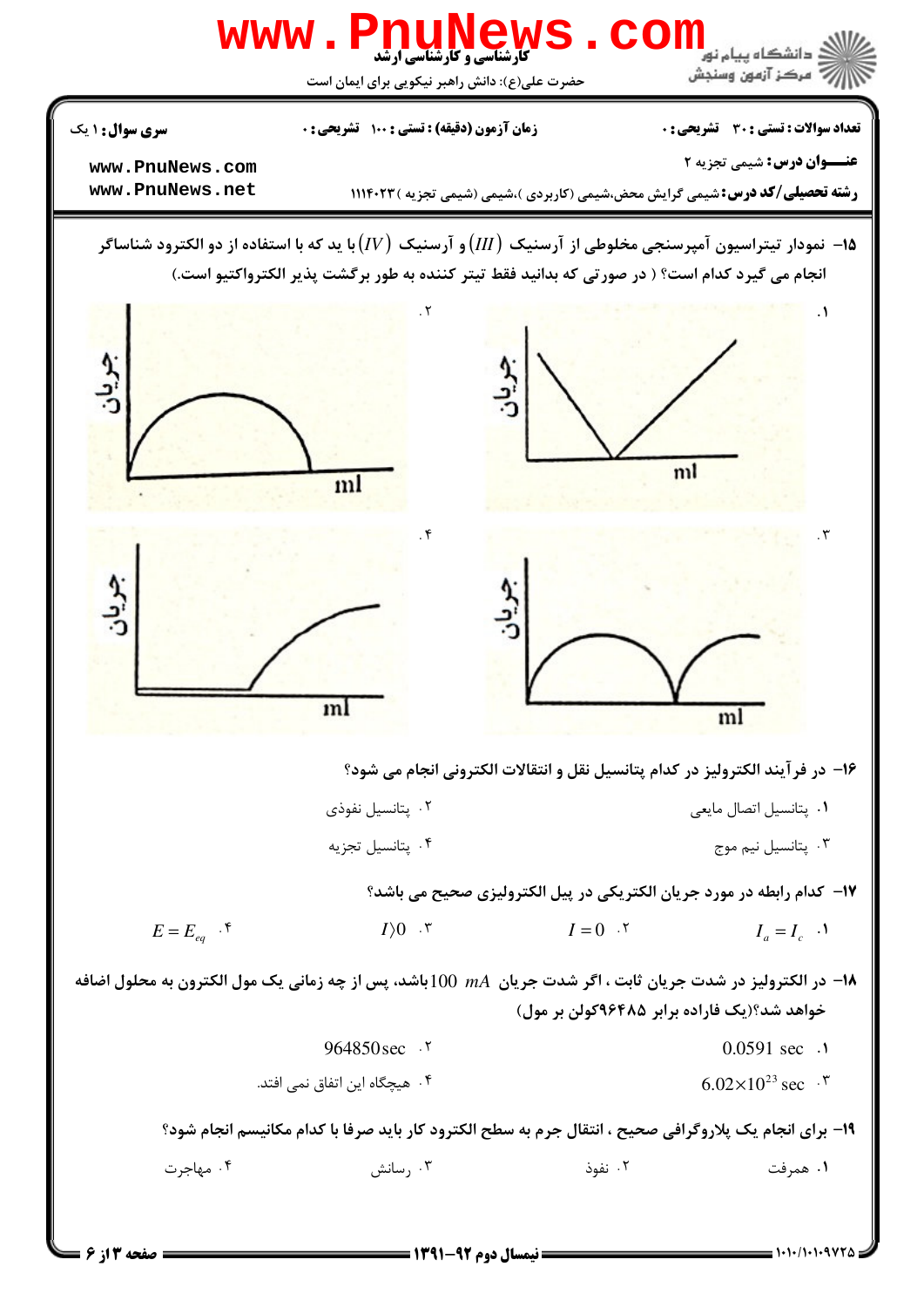|                                                                                                                              | www.PnuNews<br><b>کارشناسی و کارشناسی ارشد</b>                                                                                                                                          |                                                                           | ڪ دانشڪاه پيا <sub>م</sub> نور<br><mark>√</mark> مرڪز آزمون وسنڊش                   |  |  |
|------------------------------------------------------------------------------------------------------------------------------|-----------------------------------------------------------------------------------------------------------------------------------------------------------------------------------------|---------------------------------------------------------------------------|-------------------------------------------------------------------------------------|--|--|
|                                                                                                                              | حضرت علی(ع): دانش راهبر نیکویی برای ایمان است                                                                                                                                           |                                                                           |                                                                                     |  |  |
| <b>سری سوال : ۱ یک</b>                                                                                                       | زمان آزمون (دقیقه) : تستی : ۱۰۰ آتشریحی : ۰                                                                                                                                             |                                                                           | <b>تعداد سوالات : تستی : 30 ٪ تشریحی : 0</b>                                        |  |  |
| www.PnuNews.com                                                                                                              |                                                                                                                                                                                         |                                                                           | <b>عنـــوان درس:</b> شیمی تجزیه ۲                                                   |  |  |
| www.PnuNews.net                                                                                                              |                                                                                                                                                                                         |                                                                           | <b>رشته تحصیلی/کد درس:</b> شیمی گرایش محض،شیمی (کاربردی )،شیمی (شیمی تجزیه )۱۱۱۴۰۲۳ |  |  |
| +۲- دو روش الکتروشیمیایی تجزیه ای که اولی در شرایط قطبش غلظتی کامل و دومی در جریان صفر عمل می کنند، به ترتیب<br>عبارتند از:  |                                                                                                                                                                                         |                                                                           |                                                                                     |  |  |
|                                                                                                                              | ۰۲ بی آمپرومتری - پلاروگرافی                                                                                                                                                            |                                                                           | ۰۱ کولن سنجی - ولتامتری                                                             |  |  |
|                                                                                                                              | ۰۴ ولتامتري - پتانسيل سنجي                                                                                                                                                              |                                                                           | ۰۳ آمپرومتری - هدایت سنجی                                                           |  |  |
|                                                                                                                              | <b>۲۱</b> - بهترین حلال برای پلاروگرافی DC کدام است؟                                                                                                                                    |                                                                           |                                                                                     |  |  |
|                                                                                                                              | ۰۲ دی متیل سولفوکسید                                                                                                                                                                    |                                                                           | ٠١ استونيتريل                                                                       |  |  |
|                                                                                                                              | ۰۴ متانول                                                                                                                                                                               |                                                                           | ۰۳ آب                                                                               |  |  |
| ۲۲– در روش های تجزیه ای الکترو وزنی به منظور ایجاد رسوبات الکترودی بهتر با چه تکنیکی از آزاد شدن هیدروژن جلوگیری<br>می کنند؟ |                                                                                                                                                                                         |                                                                           |                                                                                     |  |  |
|                                                                                                                              | ۰۲ وارد کردن یک ماده قطبش زدای کاتدی                                                                                                                                                    |                                                                           | ٠١ بهم زدن محلول                                                                    |  |  |
|                                                                                                                              | ۰۴ حضور عوامل کمپلکس دهنده                                                                                                                                                              |                                                                           | ۰۳ استفاده از الکترود توری شکل                                                      |  |  |
|                                                                                                                              | ۲۳– در کدام روش تجزیه ای ماده تیترکننده بطور کمی در الکترود کار به طریق الکترولیز تولید می شود؟                                                                                         |                                                                           |                                                                                     |  |  |
|                                                                                                                              | ۰۲ الکترو وزن سنجي                                                                                                                                                                      |                                                                           | ۰۱ کولن سنجی در پتانسیل ثابت                                                        |  |  |
|                                                                                                                              | ۰۴ کولن سنجی در پتانسیل کنترل شده                                                                                                                                                       |                                                                           | ۰۳ کولن سنجی در جریان کنترل شده                                                     |  |  |
|                                                                                                                              | ۲۴- کدام عبارت در مورد روش تجزیه ای کولن سنجی در پتانسیل کنترل شده صحیح نمی باشد؟                                                                                                       |                                                                           |                                                                                     |  |  |
|                                                                                                                              |                                                                                                                                                                                         | ٠١ الكترود كار معمولا يک استوانه توري شكل پلاتيني  با مساحت سطح زياد است. |                                                                                     |  |  |
|                                                                                                                              |                                                                                                                                                                                         |                                                                           | ٠٢ هنگام انجام الكتروليز محلول بايد مرتبا بهم زده شود.                              |  |  |
|                                                                                                                              |                                                                                                                                                                                         |                                                                           | ۰۳ این روش اصولا به محلول های استاندارد نیاز ندارد.                                 |  |  |
|                                                                                                                              |                                                                                                                                                                                         | ۰۴ برای فرآیند های کاهشی نیازی به عاری سازی محلول از اکسیژن نداریم.       |                                                                                     |  |  |
|                                                                                                                              | ه۲- زمان لازم جهت رسوب دادن ۰/۴۰۰ گرم کبالت $(II)$ بصورت عنصر کبالت در سطح کاتد در جریان ثابت $A$ 1.20 را محاسبه<br>نمایید.(جرم اتمی ۵۸/۹گرم بر مول و یک فاراده ۹۶۴۸۵ کولن بر مول است.) |                                                                           |                                                                                     |  |  |
| 655 sec $.5$                                                                                                                 | 545 sec $.5$                                                                                                                                                                            | 1092 sec .v                                                               | 1310 sec .1                                                                         |  |  |
|                                                                                                                              |                                                                                                                                                                                         |                                                                           |                                                                                     |  |  |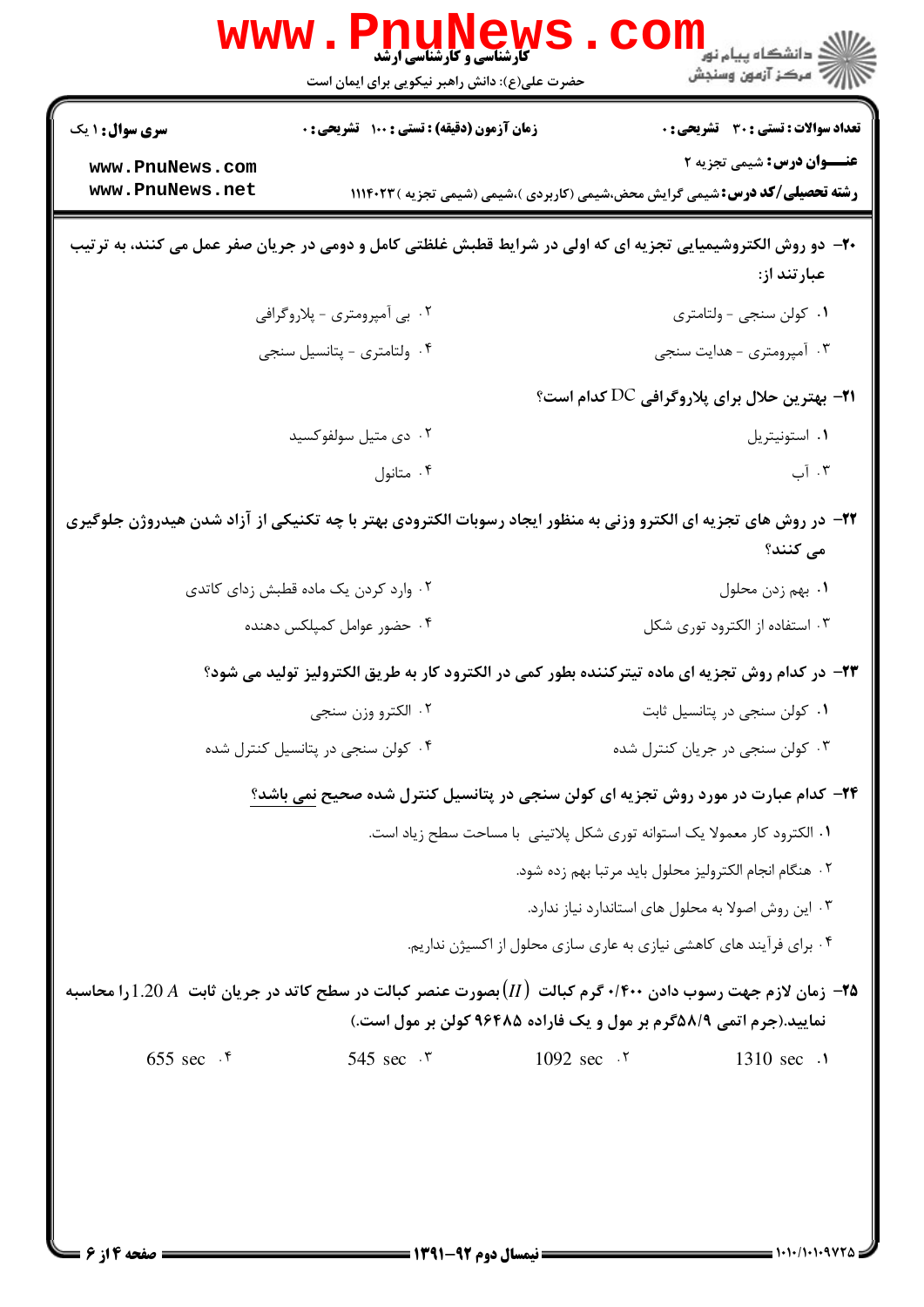